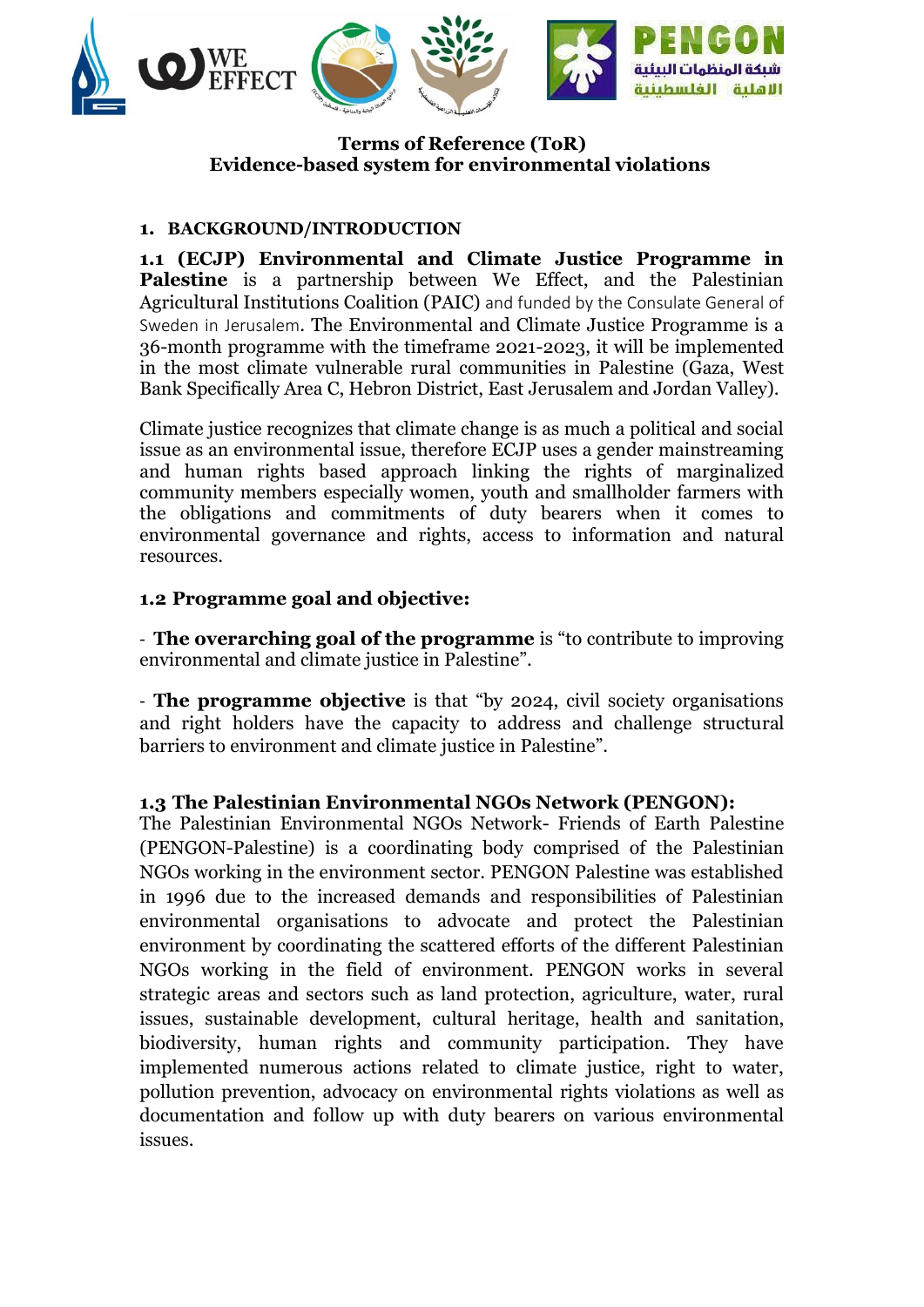

### 2.**System Overview**

PENGON seeks to develop an evidence-based system for environmental violations to document the Israeli violations and the Palestinian mismanagement and misuse. We aim to create a functional, active, responsive, and sustainable environmental evidence-based system to process, manage and report data related to violations against Palestinian environment in West Bank and Gaza strip. The evidence-based system will be a Web based database for collecting and sharing data concerning the related environment violations and providing data management and reporting tools for both PENGON internal use and to be shared with other partners; PAIC and other stakeholders.

The purposes of the evidence based system are:

- 1. Enabling timely processing and analysis of data including collection, storage, processing, extrapolation and dissemination.
- 2. Increase the coverage of the documentation of Violations against environment in WB and Gaza strip.
- 3. Ensure availability of timely relevant information using functional and user-friendly interfaces.
- 4. Improve the data quality (i.e. accuracy, completeness and consistency) in the reports.
- 5. Provide a centralised database for historical data in order to enable detailed analysis.
- 6. Produce detailed reports on verified and auditable data.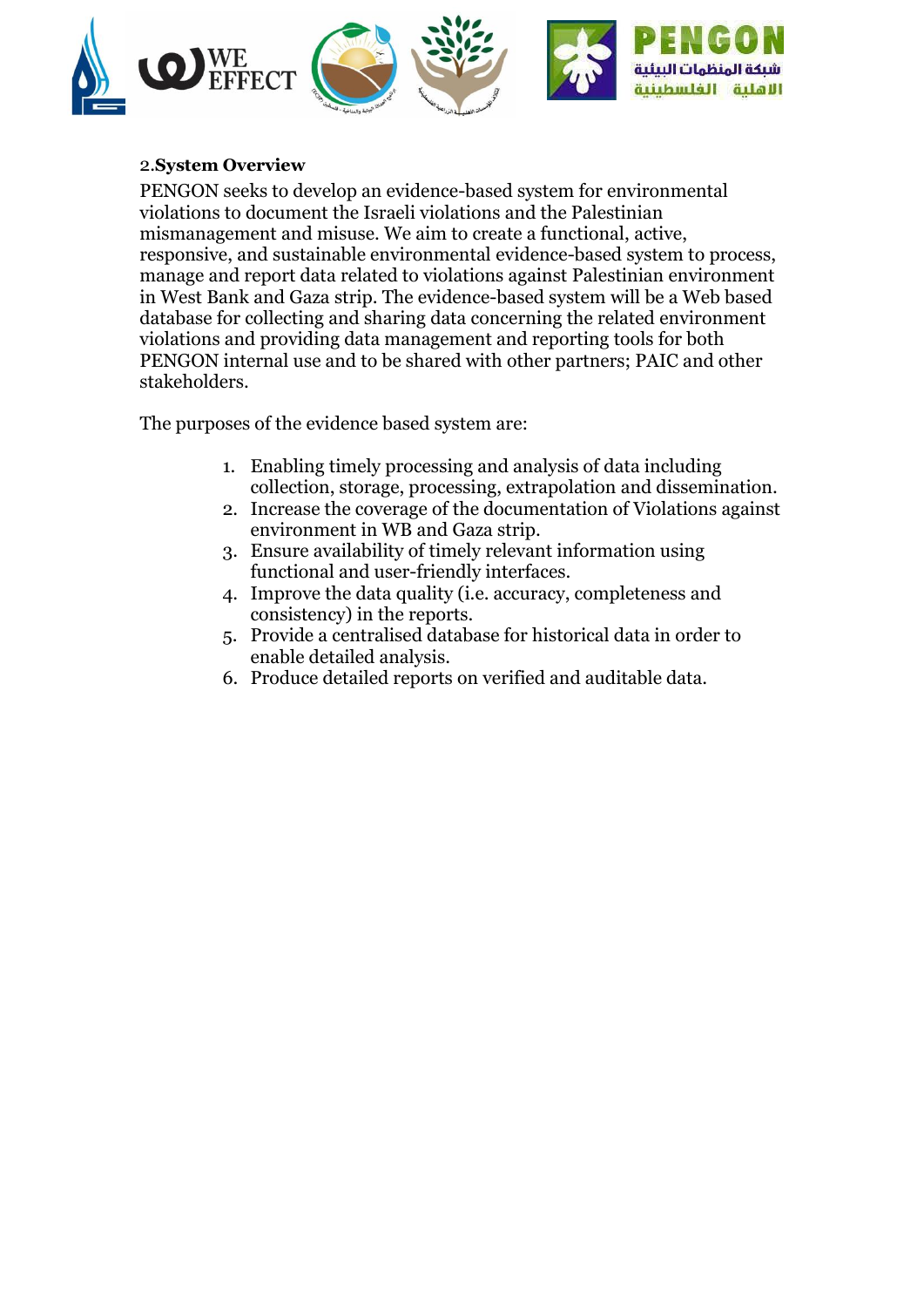

## **3. Scope of Work**

1. Data Input: Documenting all cases that the association deals with related to violence against environment and recording all information related to each case.

This data should at least include the following based on the current documentation system:

- Personal information about case reporter (Name, contact info...)
- Violation Details (location, Type (land trees, water, air...), size and impact, Perpetrator…. etc.).
- Attachments and documents (photos and videos)

Note: This documentation system is available in Arabic and English in the PENGON website [http://www.pengon.org/welcome/violation\\_form](http://www.pengon.org/welcome/violation_form)

- 2. Data Processing: Follow-up of environmental violation cases through studying and approving the application and taking the needed actions, such as move case /Send Violation to any related organization. All actions above should multiple phases Tracking, Monitoring and Evaluation.
- 3. Data Output: Reporting: Management information system (MIS)should be able to generate complex reports from all input data, reports can be statistical, details or graphs and Maps interactive reports.

## **4. Detailed Requirements Table**

| No.            | Requirement                    | Details                                        |  |  |
|----------------|--------------------------------|------------------------------------------------|--|--|
|                | <b>Technical Specification</b> |                                                |  |  |
| $\mathbf{1}$   | <b>Operating Environment</b>   | <b>Online Web Application/Internet Browser</b> |  |  |
| $\overline{2}$ | <b>System Languages</b>        | Two Languages AR/EN                            |  |  |
| 3              | <b>System Frontend</b>         | Bootstrap/HTML5/JS                             |  |  |
|                | Development                    |                                                |  |  |
| $\overline{4}$ | <b>System Backend</b>          | PHP 8/MYSQL Laravel or Codeigniter             |  |  |
|                | Development                    |                                                |  |  |
| 5              | Operating and setup            | Setting up online cloud server                 |  |  |
|                | System online                  |                                                |  |  |
|                |                                | <b>System Installation</b>                     |  |  |
|                |                                | System Maintenance and auto backup             |  |  |
|                |                                | System and server security                     |  |  |
| 6              | <b>Technical Specification</b> |                                                |  |  |
|                |                                | <b>Full Mobile Responsive CP</b>               |  |  |
|                |                                | Data Indexing and                              |  |  |
|                |                                | Optimizations                                  |  |  |
|                |                                |                                                |  |  |
|                |                                | API's Support                                  |  |  |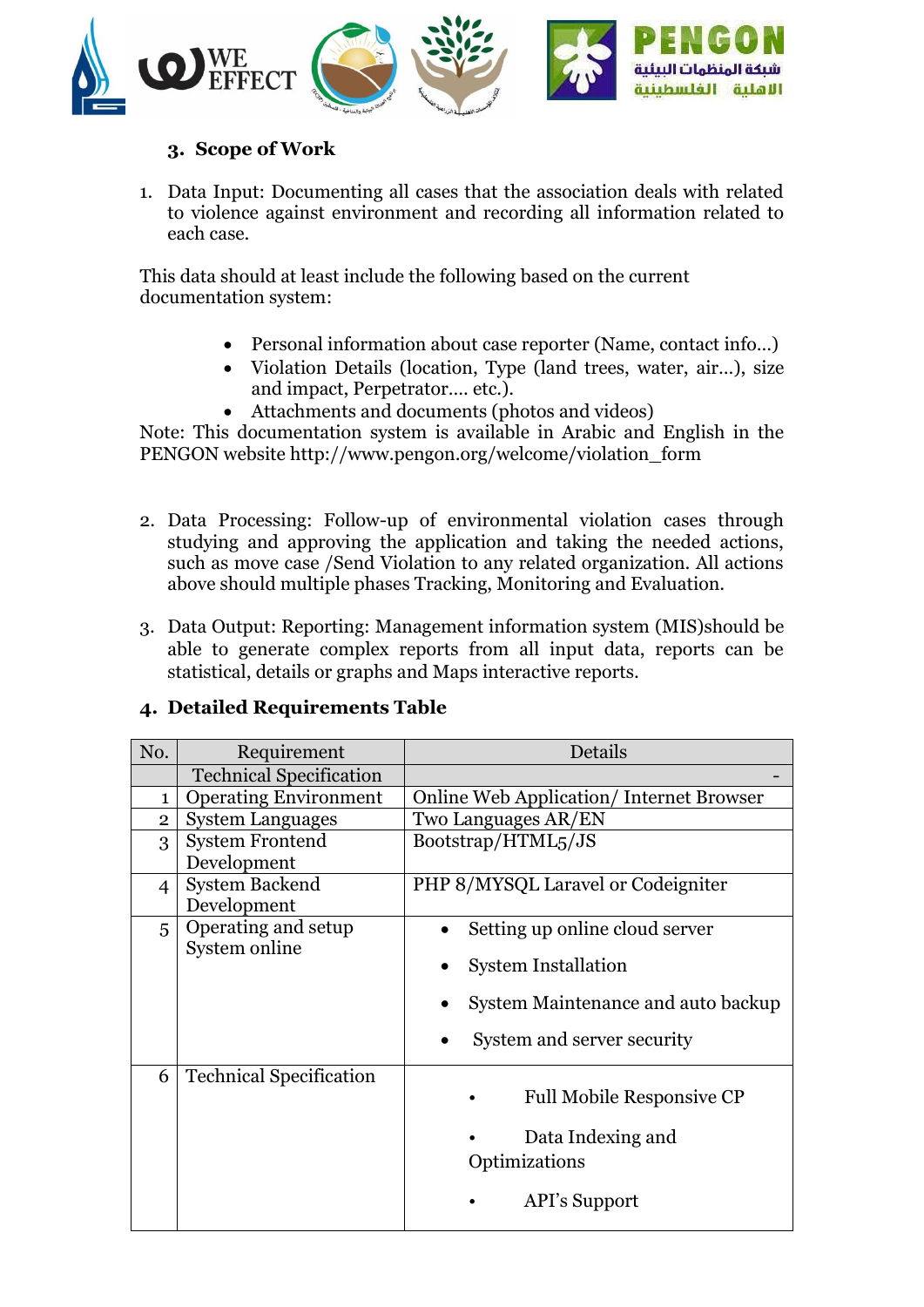|                             | <b>O</b> WE EFFECT                                   | سندة المنظمات الب                                               |
|-----------------------------|------------------------------------------------------|-----------------------------------------------------------------|
|                             |                                                      | <b>HTTPS Support</b>                                            |
|                             |                                                      | Data Attachment Support<br>(videos)                             |
|                             |                                                      | <b>Security Optimization</b>                                    |
|                             |                                                      | Data Protection                                                 |
| <b>General Requirements</b> |                                                      |                                                                 |
| $\mathbf{1}$                | Users and permissions                                | Multi users<br>$\bullet$                                        |
|                             |                                                      | Multi Roles and permissions                                     |
|                             |                                                      | Roles and permissions should be<br>under Module and data levels |
|                             |                                                      | Users logs                                                      |
| $\overline{2}$              | Languages                                            | Two Languages AR/EN                                             |
| 3                           | <b>System Settings</b>                               | Date/Time                                                       |
|                             |                                                      | Data listings settings                                          |
|                             |                                                      | Notifications settings                                          |
|                             |                                                      | Mail settings                                                   |
|                             |                                                      | <b>System Logs</b>                                              |
|                             |                                                      | Data workflow settings                                          |
|                             |                                                      | All needed predefined settings                                  |
| $\overline{4}$              | <b>Sending Notifications</b>                         | <b>Email Notifications</b><br>$\bullet$                         |
|                             |                                                      | User dashboard notifications                                    |
| 5                           | User dashboard                                       | Notifications                                                   |
|                             |                                                      | Quick shortcuts                                                 |
|                             |                                                      | <b>Statistics and counters</b>                                  |
|                             |                                                      | Minilists                                                       |
| 6                           | System Lookups(with<br>add/edit/delete<br>functions) | <b>Cities</b>                                                   |
|                             |                                                      | villages                                                        |
|                             |                                                      | Areas $(A B C)$                                                 |
|                             |                                                      | Perpetrators                                                    |
|                             |                                                      | Violation Types multiple levels                                 |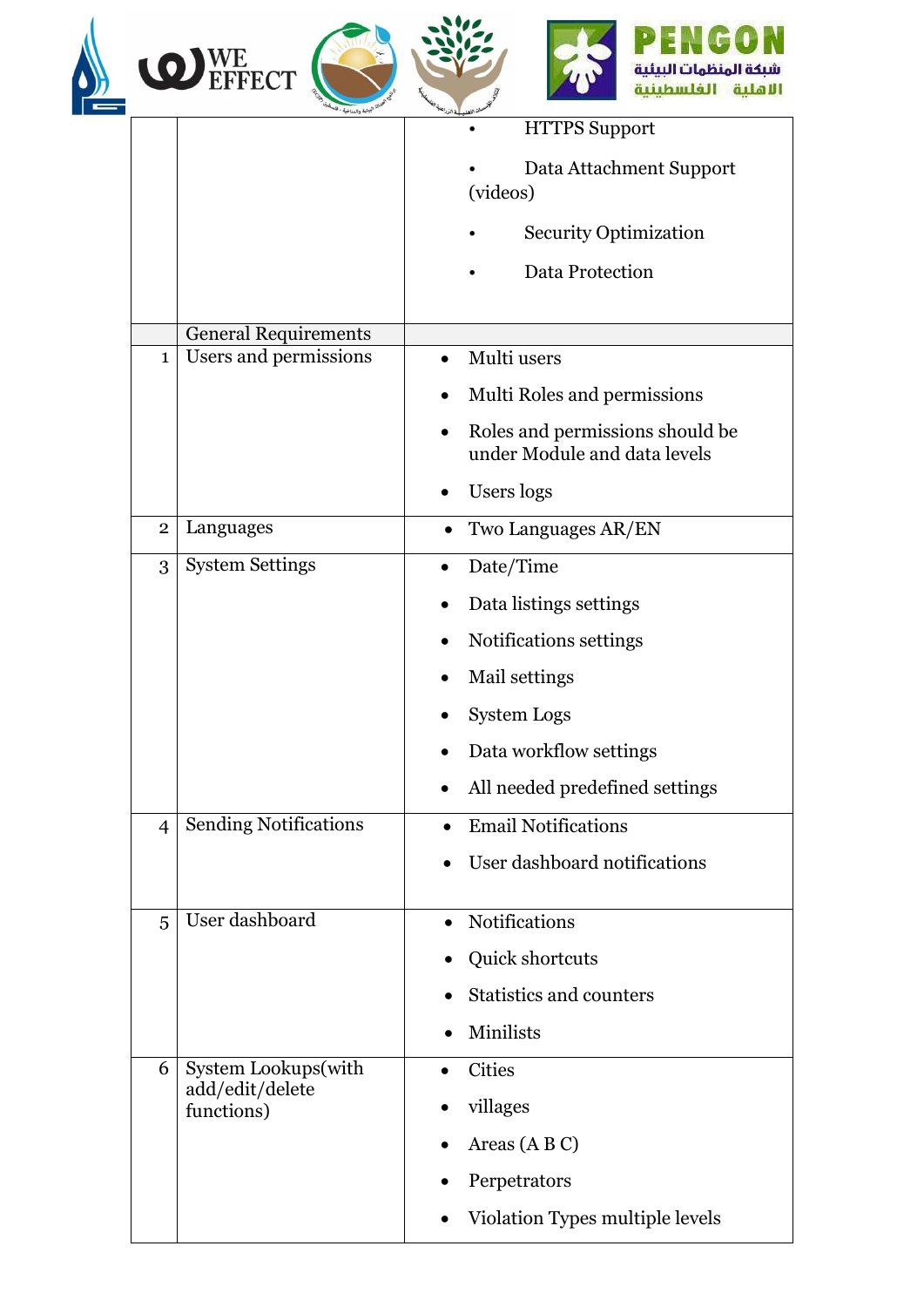





|   |                                                                     | <b>Services Provided</b>                                                                                                                                     |  |  |
|---|---------------------------------------------------------------------|--------------------------------------------------------------------------------------------------------------------------------------------------------------|--|--|
|   |                                                                     | <b>Related Organizations</b>                                                                                                                                 |  |  |
| 7 | Violations                                                          | ADD/EDIT/DELETE<br>$\bullet$                                                                                                                                 |  |  |
|   |                                                                     | <b>Violations Information</b>                                                                                                                                |  |  |
|   |                                                                     | <b>Violations Attachment</b><br>Photos/Videos/Documents                                                                                                      |  |  |
|   |                                                                     | Violation workflow                                                                                                                                           |  |  |
|   |                                                                     | Defining violation                                                                                                                                           |  |  |
|   |                                                                     | <b>Auditing Violation</b>                                                                                                                                    |  |  |
|   |                                                                     | <b>Approving Violation</b>                                                                                                                                   |  |  |
|   |                                                                     | Edit/change Logs                                                                                                                                             |  |  |
| 8 | Reporting                                                           | Dynamic Report Builder                                                                                                                                       |  |  |
|   |                                                                     | Details Reports                                                                                                                                              |  |  |
|   |                                                                     | <b>Graphs Reports</b>                                                                                                                                        |  |  |
|   |                                                                     | Interactive map reports                                                                                                                                      |  |  |
|   |                                                                     | PDF XLSX Exportable and Printable                                                                                                                            |  |  |
| 9 | <b>API's Integrations</b><br>(Application<br>programming interface) | 2 ways API's data integration between<br>system and related organizations<br>systems and databases. (1-2)<br>organizations-EQA or any other<br>organization) |  |  |
|   |                                                                     | Data audit and approval before stored<br>on system DataBase.                                                                                                 |  |  |
|   |                                                                     | (ready api's will be provided here for<br>importing requested data form other<br>systems                                                                     |  |  |

## **5. Required Qualifications**

- This consultancy is open to specialized IT companies that have the following experience and qualifications:

- Minimum of 5 years of experience working on Web development, and databases development and management.

- Working knowledge of relevant operating systems, software and programming

- Previous experience in similar work.

**6. Outputs/ Deliverables:**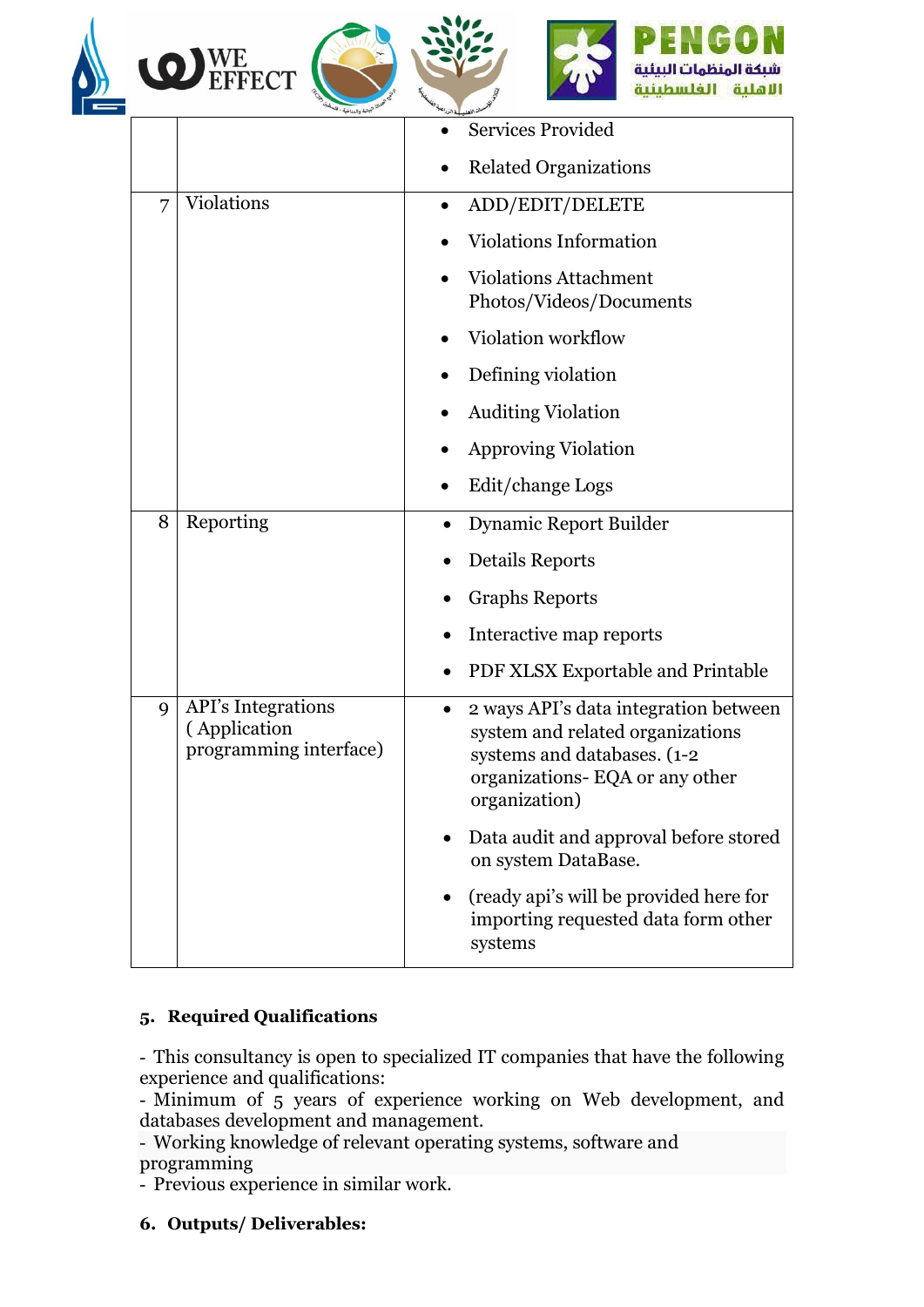

- 1. Provide and develop the current environmental violations documentation form with the required improvements.
- 2. First Draft of the evidence based system a functional, active, responsive system.
- 3. Final approved system by PENGON , PAIC representatives and We Effect.

## **7. Proposed work schedule**

- Interview with the project coordinator from PENGON

- Review the current documentation system in PENGON, integrate the data to be reflected in the evidence based system. This system is available in Arabic and English in the PENGON website [http://www.pengon.org/welcome/violation\\_form](http://www.pengon.org/welcome/violation_form)

- Review the in-process designed complaint system at the EQA and propose possible integration within the two systems.

- Interviews with PENGON, PAIC representatives, and WE Effect.
- Submission of first draft for the evidence based system to be discussed.

- Final copy to be submitted after receiving feedback and comments from PENGON, We Effect and PAIC representatives.

## **8. Fees**

The prices should include VAT.

# **9. Applications Submission**

Interested consultancy firms are required to submit the following documentation:

- A technical proposal with detailed response to the TOR, with specific focus on addressing the scope of work and methodology to be used.

- A financial proposal. See annex 1.

- Company profile or CV including a minimum of 3 traceable, recent and relevant references to this task.

# **10. Duration and working schedule:**

The evidence based system should be completed and uploaded to PENGON website within  $1<sup>st</sup>$  June –  $15<sup>th</sup>$  August 2022.

# **9. Final date of Submission**

You are requested to submit your narrative and financial proposals by May 15<sup>th</sup> 2022, to be submitted as PDF file, signed and stamped by email to [info@pengon.org](mailto:info@pengon.org)**.** 

# **Contact Information**

For further information, kindly contact **Abeer Butmeh/ PENGON Coordinator at info@pengon.org**